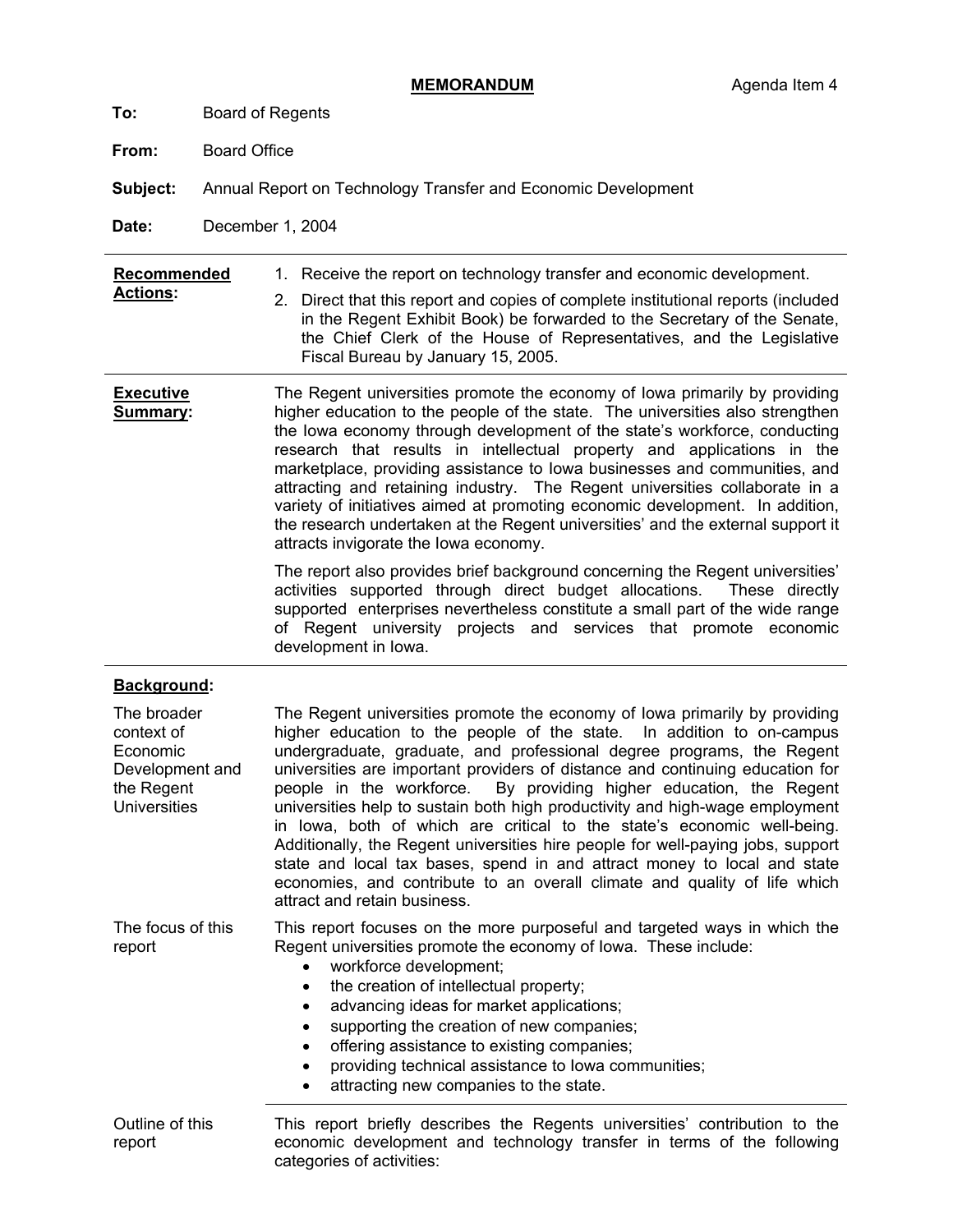I. Research and Technology Transfer II. Research Parks and Business Incubation III. Other Technical Assistance IV. Major Collaborations for Economic Development V. Economic Development Appropriations FY 2001-2005 Academic research contributes to the Iowa economy External support attracted by the Regent Universities supports 15,590 jobs Some technology transfer achievements Table 1 provides statistics **I. Research and Technology Transfer**  The fundamental purpose of the research undertaken by the Regents universities is to expand the horizons of human knowledge and possibility. As contributions to science, the research activities of the Regent universities' promote the well-being of the whole of society. Nevertheless, the universities' research efforts, including the management of intellectual property and the transfer of new technologies for broader application, also make a vital contribution to the economy of the state. The research undertaken at the Regent universities' and the external support it attracts invigorate the Iowa economy. According to a U.S. Commerce Department Bureau of Economic Analysis multiplier, \$433 million in external support for research at the Regent universities supported 15,590 jobs in FY 2004<sup>1</sup>. Aggregate FY 2004 revenue to Iowa companies as a result of Regents university licensed technologies (i.e., sales reported by Iowa companies of products and services based on licensed inventions) amounted to \$21.4 million. Examples of achievements in technology transfer at the Regents universities include: • In FY04, the University of Iowa achieved a record high 47 options/licenses executed and a record high 46 patents issued. • In FY04 the University of Iowa achieved a record high \$10,734,275 in intellectual property earnings. In FY04 the University of Iowa received \$333.3 million in sponsored funding. Of this sum, \$30.4 million came from corporations. In FY04, Iowa State University obtained a record \$274.2 million in sponsored funding from federal and non-federal sources. Of this amount, \$12.6 million came from businesses and commodity groups for research activities and \$12.7 million for non-research activities, including many projects that provide technical support and outreach to companies in Iowa. • Total sales of ISU research foundation-licensed technologies (excluding germplasm) were \$68.7 million. The University of Northern Iowa's technology transfer efforts have spun out several companies into the regional economy. UNI's Intellectual Property Committee to date has reviewed disclosures leading to 18 patents, 3 provisional patents, 31 international patents, and 9 memorandums of understanding. Table 1 (on the following page) presents indicators related to intellectual property and aggregate external support for FY 2003 and FY 2004.

 $1$  "These job figures include both full- and part-time jobs. They also include jobs supported directly on campuses and jobs supported indirectly outside campuses as institutional expenditures ripple through local and state economies." Source: AAU memorandum, Employment Impacts of Academic R&D, August 19, 2003.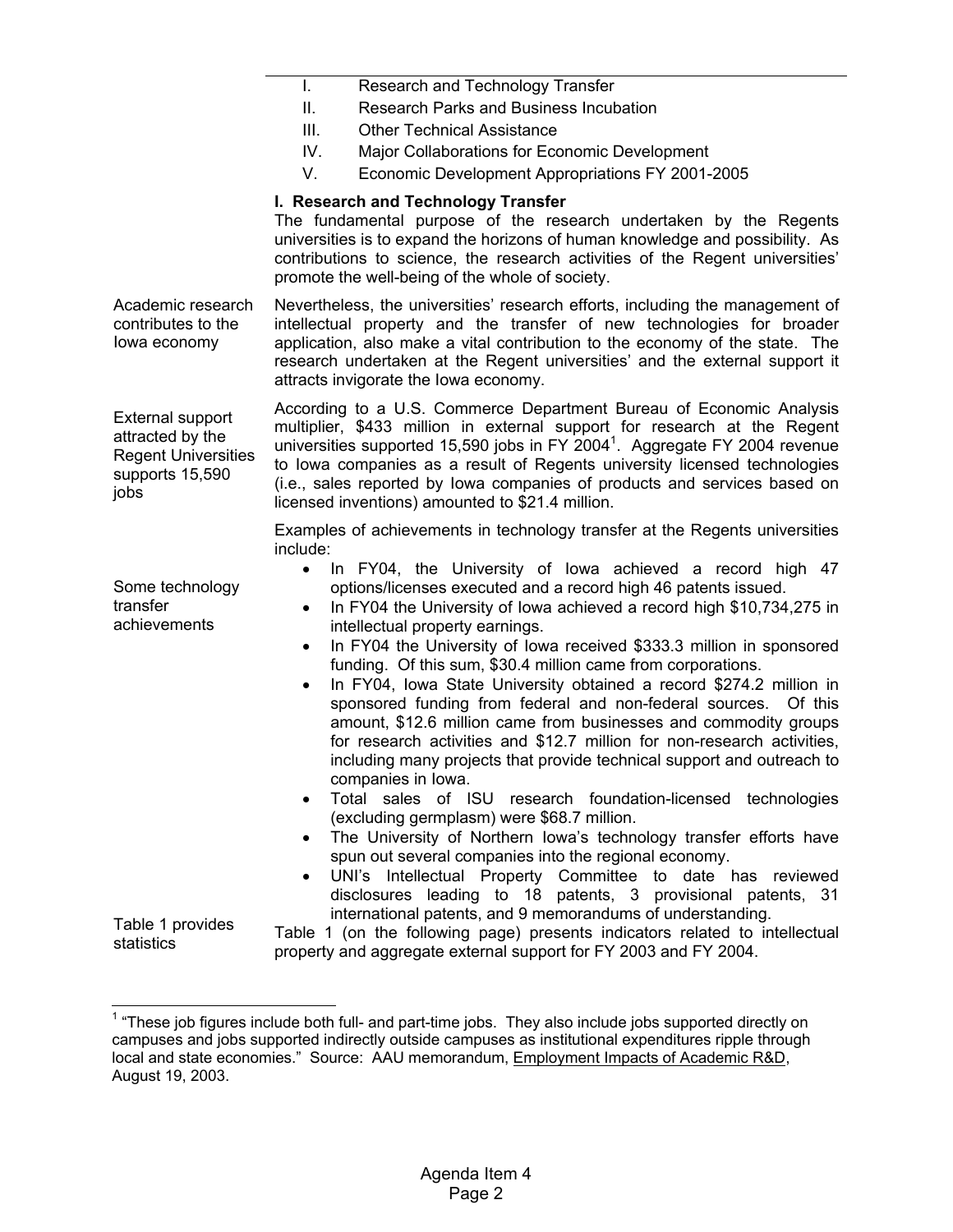|                | Table 1: Intellectual Property and Aggregate External Support FY 2003 - FY 2004                  |               |               |                |                                |               |               |                |                                |
|----------------|--------------------------------------------------------------------------------------------------|---------------|---------------|----------------|--------------------------------|---------------|---------------|----------------|--------------------------------|
|                |                                                                                                  | FY 2003       |               |                |                                | FY 2004       |               |                |                                |
|                | <b>Indicators</b>                                                                                | <b>ISU</b>    | <b>SUI</b>    | <b>UNI</b>     | <b>Regents</b><br><b>Total</b> | <b>ISU</b>    | <b>SUI</b>    | <b>UNI</b>     | <b>Regents</b><br><b>Total</b> |
| 1 <sub>1</sub> | Number of disclosures of<br>intellectual property                                                | 134           | 75            | $\mathbf 1$    | 210                            | 110           | 86            | 3              | 199                            |
| 2.             | Number of patent<br>applications filed                                                           | 37            | 101           | $\overline{c}$ | 140                            | 52            | 118           | 3              | 173                            |
| 3.             | Number of patents issued                                                                         | 27            | 39            | $\overline{2}$ | 68                             | 27            | 46            | $\overline{2}$ | 75                             |
| 4.             | Number of license and<br>option agreements executed<br>on institutional intellectual<br>property | 187           | 42            | $\overline{c}$ | 231                            | 166           | 47            | 1              | 214                            |
|                | 5. Number of license and<br>option agreements yielding<br>income                                 | 437           | 177           | 6              | 620                            | 362           | 164           | 5              | 531                            |
| 6.             | Royalties/license fee income                                                                     | \$6,820,000   | \$8,762,838   | \$26,320       | \$15,609,158                   | \$2,800,000   | \$10,734,275  | \$25,695       | \$13,559,970                   |
| 7.             | Revenue to lowa companies<br>as a result of licensed<br>technologies <sup>2</sup>                | \$14,800,000  | \$1,506,526   | \$890,000      | \$17,196,526                   | \$18,000,000  | \$740,779     | \$2,660,000    | \$21,400,779                   |
| 8.             | Total sponsored funding                                                                          | \$230,400,000 | \$352,319,990 | \$18,071,000   | \$600,790,990                  | \$274,217,384 | \$333,299,508 | \$23,735,500   | \$631,252,392                  |
| 9.             | Sponsored funding for<br>research                                                                | \$148,000,000 | \$279,320,212 | \$1,750,000    | \$429,070,212                  | \$163,075,683 | \$267,547,634 | \$2,433,400    | \$433,056,717                  |
| 10.            | Corporate-sponsored<br>funding for research and<br>economic development <sup>3</sup>             | \$26,400,000  | \$33,274,148  | \$3,214,000    | \$62,888,148                   | \$25,254,584  | \$30,383,055  | \$1,756,800    | \$57,394,439                   |
|                | 11. Iowa special appropriations<br>for economic development<br>and technology transfer           | \$2,424,161   | \$253,338     | \$370,555      | \$3,048,054                    | \$2,369,617   | \$247,638     | \$362,217      | \$2,979,472                    |

 $^2$  Aggregate sales reported by Iowa companies of products and services based on licensed inventions.<br><sup>3</sup> Excludes corporate philanthropy.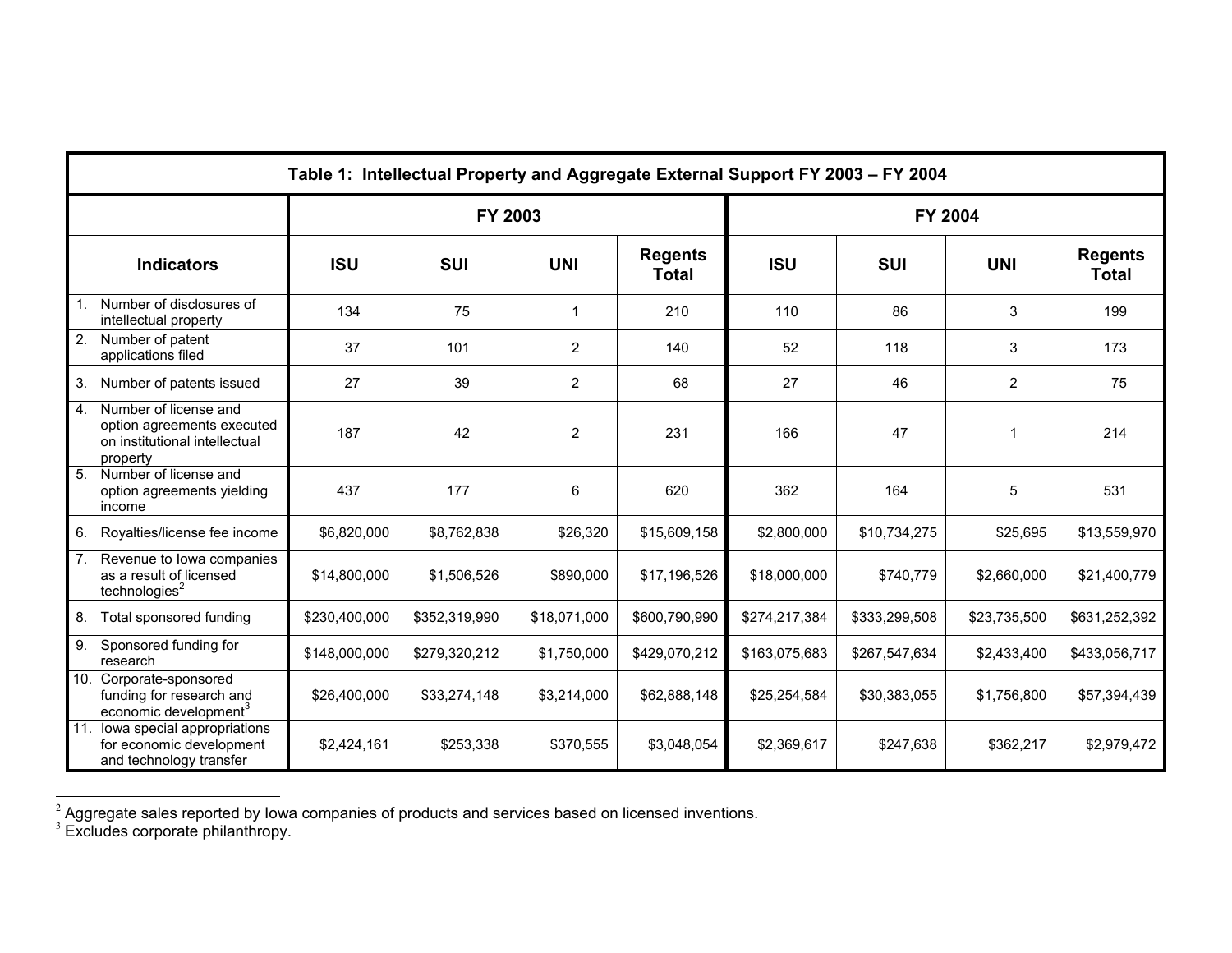# **II. Research Parks and Business Incubation**

Research parks provide support to new businesses

The Regent universities support business and job creation in part through business and technology incubation. The Regent universities' incubators provide new companies with guidance through the start-up process, connections to the respective universities, affordable space, reception services, office equipment, conference rooms, and other amenities at reasonable rates.

Examples of Regents university achievements in business and technology incubation include:

- Some examples of successes in supporting businesses and technology innovation
- The 39 active Iowa companies affiliated with the University of Iowa's Technology Incubation Center and Oakdale Research Park employ 1,231 people earning an average salary of more than \$49,000. Employees come from 22 counties and 83 cities and towns.
- In FY04, the UI Office of Corporate Partnerships worked with 29 Iowa companies, organized seven on-campus visits by Iowa businesses and facilitated interactions between business representatives and UI researchers, technology transfer personnel and career placement officers.
- The UI Center for Biocatalysis and Bioprocessing (CBB) expanded collaborations with industry in Iowa and worldwide and advanced plans for a cGMP manufacturing facility.
- Five new companies and affiliates have joined the ISU Research Park in FY04, bringing the historic total of affiliated companies to 139. These companies employ more than 1500 people. Currently, there are 48 companies located in the Park, employing over 750 people.
- A study of the ISU Research Park has indicated that tenants contribute \$134.2 million both directly and indirectly to the state's industrial output.
- Wages paid by the ISU Research Park companies exceed \$36.7 million annually.
- During its three years of operation, UNI's Regional Business Center has launched 15 businesses and graduated 8 into approximately 17,000 square feet of commercial space in downtown Waterloo.
- UNI's MyEntreNet program provides virtual incubator services to eight rural Iowa counties.
- UNI's two incubator programs have launched 46 new ventures which in turn have created more than 154 jobs.

# **III. Other Technical Assistance**

**Universities** provide technical support to industry and Iowa communities

achievements in

technical assistance In addition to the support provided by the research parks, numerous other Regent university programs and projects provide technical assistance and public outreach. Regent university outreach and public service activities for economic development include hands-on technical assistance to businesses and entrepreneurs and direct economic development assistance to Iowa communities.

Examples of Regents university achievements in technical assistance include:

Some examples of • The University of Iowa's John Pappajohn Entrepreneurial Center served nearly 1,800 students in entrepreneurial courses during the year and received the 2004 National Model Program Award for Excellence in Entrepreneurship Education for undergraduates.

• SUI's Small Business Development Center provided more than 3,800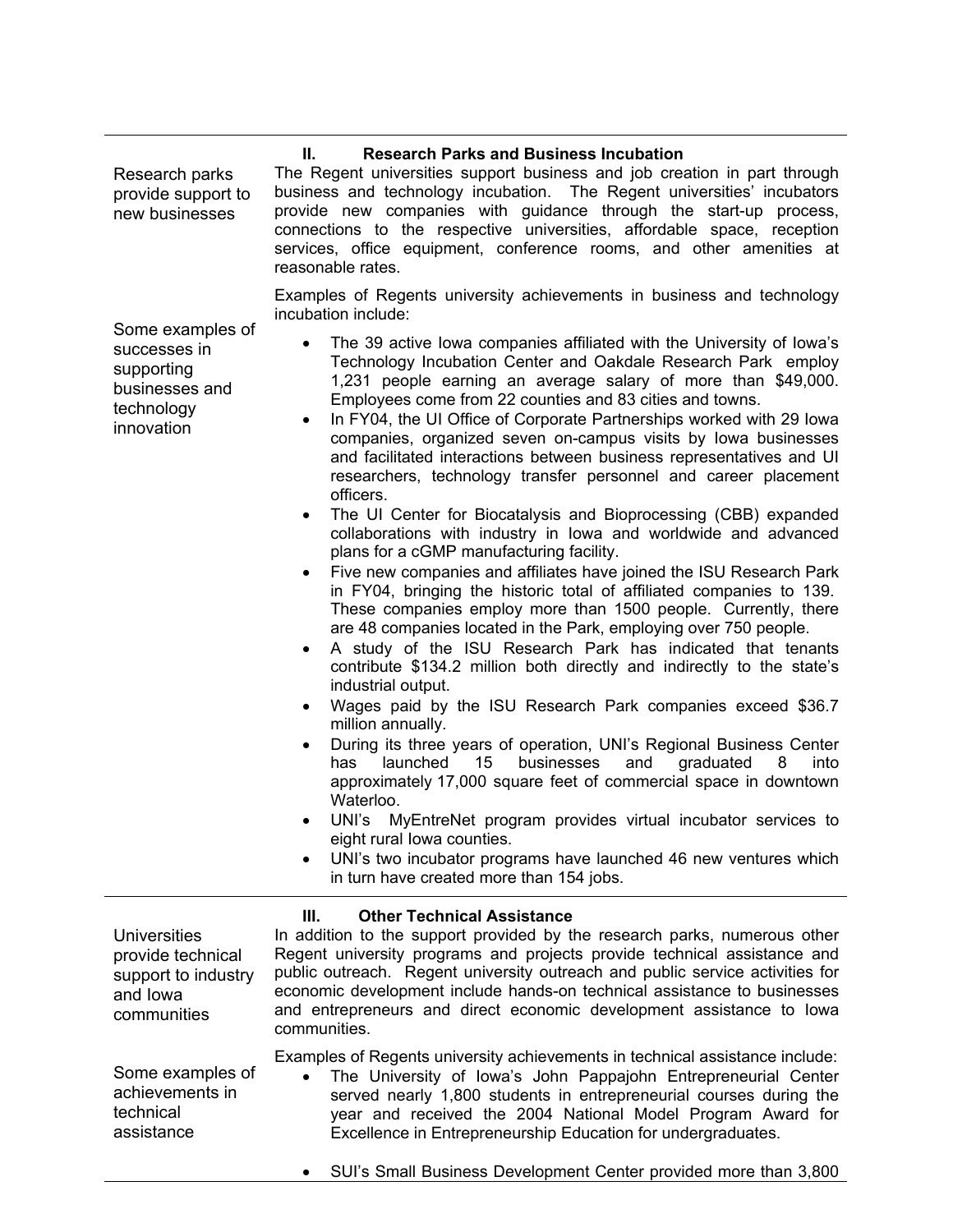hours of assistance including one-on-one technical business services to 375 small businesses • New technologies originating at ISU and licensed to Iowa companies have resulted in \$18.7 million in sales by those companies in calendar year 2003. • Eight manufacturers that collaborated with ISU's Institute for Physical Research and Technology reported one-time cost savings of more than \$1.22 million, • One hundred seventy companies served by ISU's Iowa Manufacturing Extension Partnership (IMEP) reported a total of over \$27.5 million on cost savings as a result of IMEP company assistance. Also as a result of these efforts, 170 companies in Iowa reported a combined \$32 million in new investments during the last four quarters, and \$167 million in sales gains. • UNI's Institute for Decision Making has provided hands-on technical services to 457 community clients. Largely as a result of these services, these clients have created over 1,000 to 1,500 jobs per year over the last decade. • The UNI John Pappajohn Entrepreneurial Center provided research, consultation and services to 35 business start-ups, and 500 individuals participated in JPEC educational programs. The center helped launch one of the first community-based regional investment funds in Iowa. • The UNI Regional Business Center/Small Business Development Center provides support services for entrepreneurs in Northeastern Iowa. The center helped launch 46 new business ventures, which created 154 new jobs. Approximately 775 small businesses in nine counties were served through the center's programs. **Universities** collaborate for economic development A few examples of major collaborative projects **IV. Major Collaborative Efforts**  Regent universities collaborate in a variety of initiatives aimed at promoting economic development. The universities collaborate with one another as well as with such other Iowa entities as Iowa community colleges, the Iowa Department of Economic Development, Iowa Workforce Development, the Department of Natural Resources, Recycle Iowa, USDA Rural Development, and regional and local economic development groups. A small number of examples of major economic development collaborative projects include: Battelle Study All three Regent universities participated extensively in facilitating the Battelle Memorial Institute's study and road map for Iowa's biosciences. All three universities are active participants in implementing this plan to accelerate the growth of the bioscience industry in Iowa. Consider Iowa Program Aimed at workforce development, Consider Iowa offers co-funded student internships with qualifying companies as well as a series of discussion forums. The program was launched by the University of Iowa's Office of Corporate Partnerships, UI Career Center, Engineering Career Services, Technology Innovation Center and Oakdale Research Park . Highlighting Emerging Careers to High School Students University of Iowa's Office of Corporate Partnerships facilitated a one-day program for Kirkwood Community College Workplace Learning Connection students from area high schools to visit with emerging Iowa companies and UI Centers of excellence.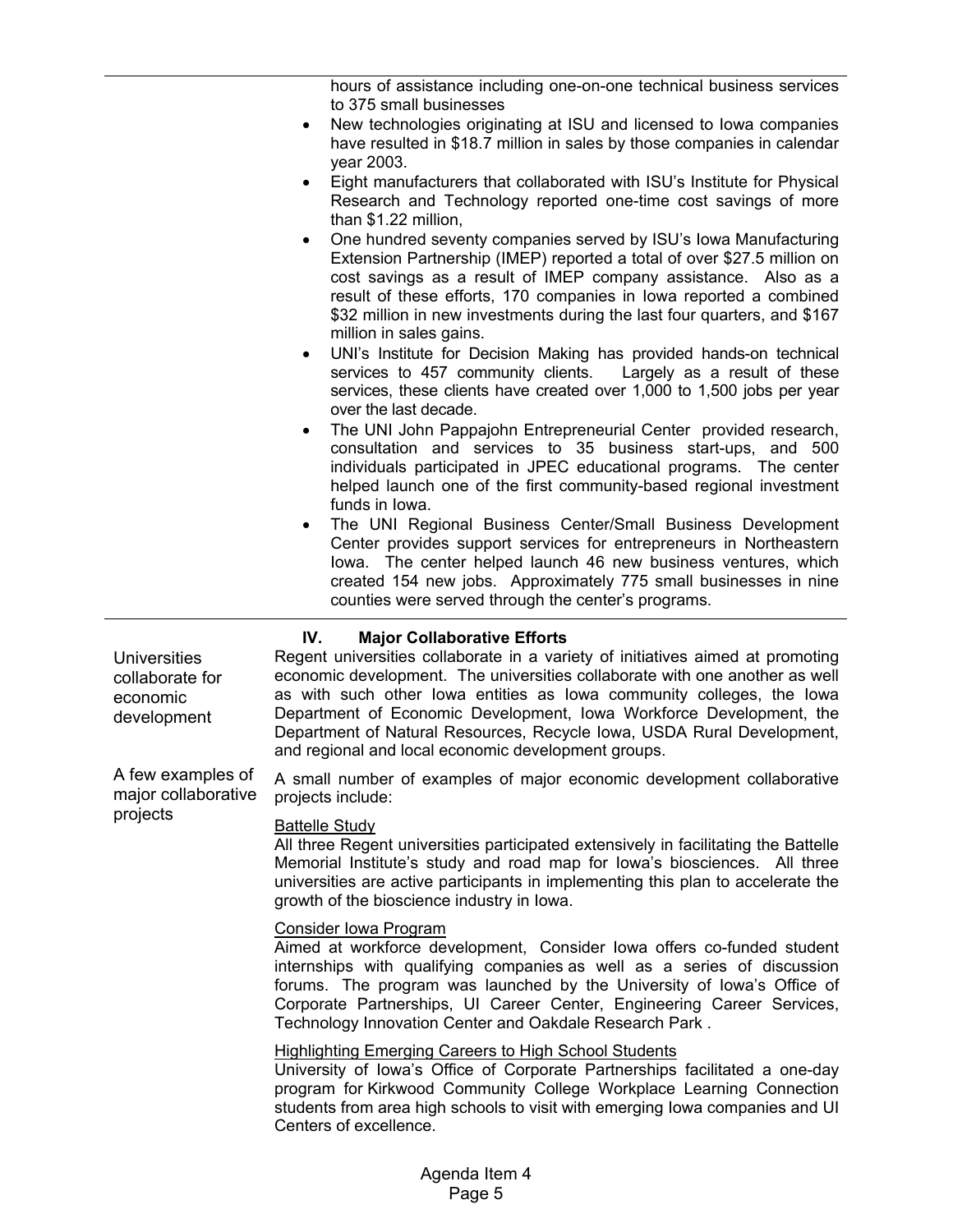#### State Biotechnology Marketing Initiatives

For more than a decade the University of Iowa and Iowa State University have been partners with the Iowa Department of Economic Development in a major strategic state presence at the annual international convention of the Biotechnology Industry Organization.

#### Biologics Facility

This is a significant effort at ISU to initiate the biopharming industry in Iowa through the establishment of a Biologics Facility that can be used to extract from plants critical proteins that have significant pharmaceutical, neutraceutical, and/or industrial applications.

#### International Economic Development Initiatives in Korea and New Zealand

These efforts, undertaken by ISU together with the Iowa Department of Economic Development and the Greater Des Moines Partnership, have focused on attracting companies to North America.

# ABIL Collaboration with ISU-CIRAS/USDA

The University of Northern Iowa's Ag-Based Industrial Lubricants and Iowa State University's Center for Industrial Research and Service are jointly cooperating in the development, commercialization and utilization of biobased products. The CIRAS database is part of USDA's Federal Bio-based Products Preferred Procurement Program.

#### IWRC – STAR Training with Community Colleges

UNI's Iowa Waste Reduction Center enjoys strong partnerships with several state agencies, primarily the Iowa Department of Natural Resources and Iowa Department of Economic Development. The IWRC has also collaborated with eleven Iowa community colleges to transfer the Spray Technique Analysis and Research (STAR) Training Program.

# IDM and IWD

In 2004, UNI's Institute for Decision Making continued to assist Iowa Workforce Development with its efforts to expand and enhance the use of labor market data by economic development organizations and businesses. Among the outcomes of this ongoing collaboration was a study that won the National Association of State Workforce Agencies' 2004 Labor Market Information Communication Publication Award.

# **V. Economic Development Appropriations FY 2001 – FY 2005**

Casting Center have reduced staffing and services. In addition, reductions in state funding have weakened both the universities' capacity to help create and develop new commercial ventures and their ability to attract and retain

**State** appropriations for specific enterprises Since 2001, This year, as in prior years, state appropriations have been allocated to each of the Regent universities for specific enterprises associated with the promotion of economic development in the state. These enterprises represent a small fraction of the wide range of Regent university projects and services that promote economic development in Iowa. The universities' individual reports (included in the Regent Exhibit Book) provide more information about their respective programs. The universities report that reduced appropriations for Regent universities' economic development enterprises have had critical consequences and severely limited the services they provide. For example, as a result of new or increased fees for technical assistance, many rural communities and businesses that cannot pay for technical assistance—often those with the greatest need—are no longer served. Also for example, the Small Business Development Centers, and UNI's Institute for Decision Making and Metal

appropriations cut 60%

the researchers that drive intellectual property development.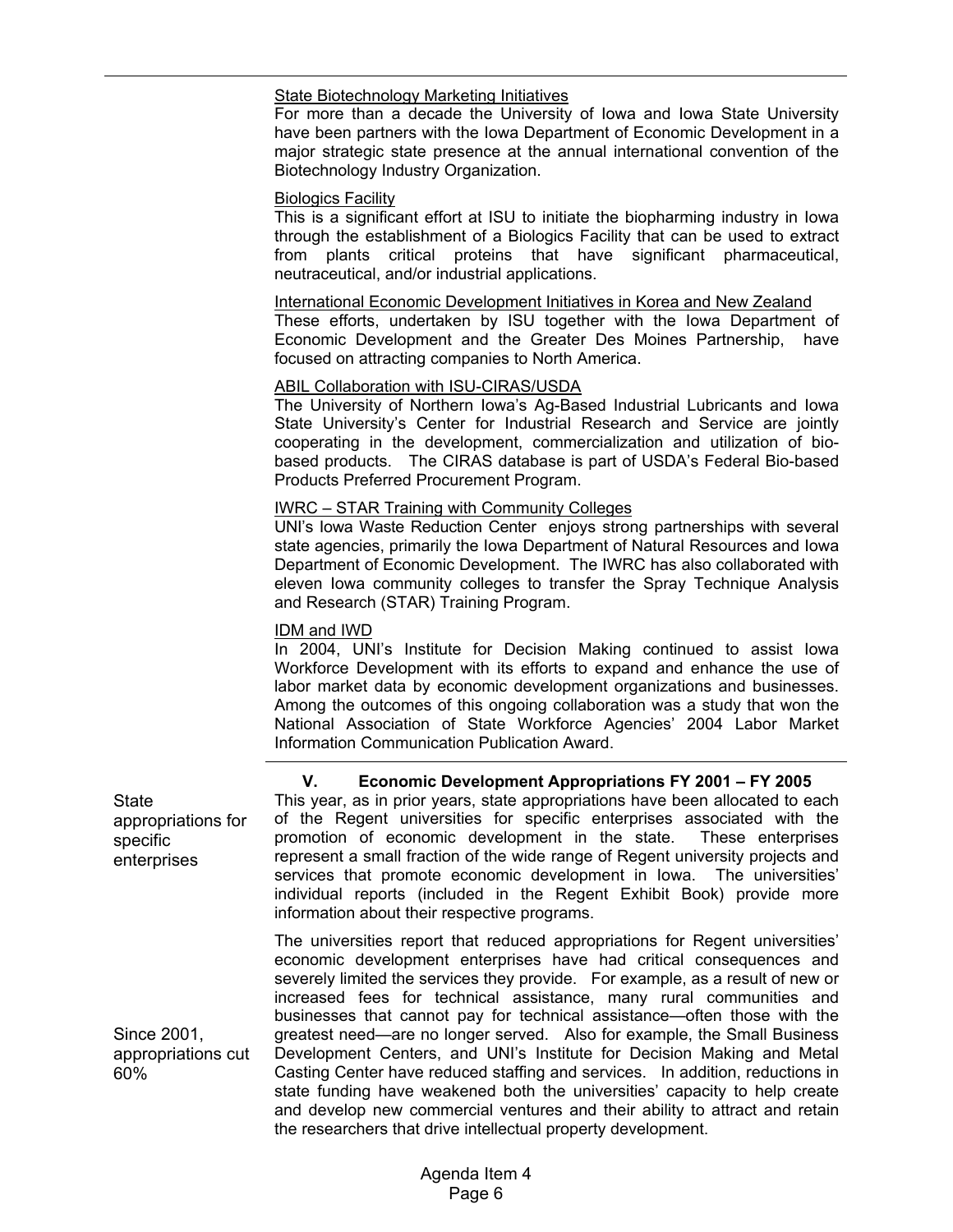Table 2 "Economic Development Appropriations FY 2001 – FY 2005" provides an overview of state appropriations and allocations for these projects for fiscal years 2001-2005. During this period, total appropriations for Regent economic development programs declined from \$7.63 million to \$2.97 million. Re-stated, total state support for Regent universities' economic development in FY 2005 are roughly 39% of those for FY 2001; moreover, these figures are not controlled for inflation.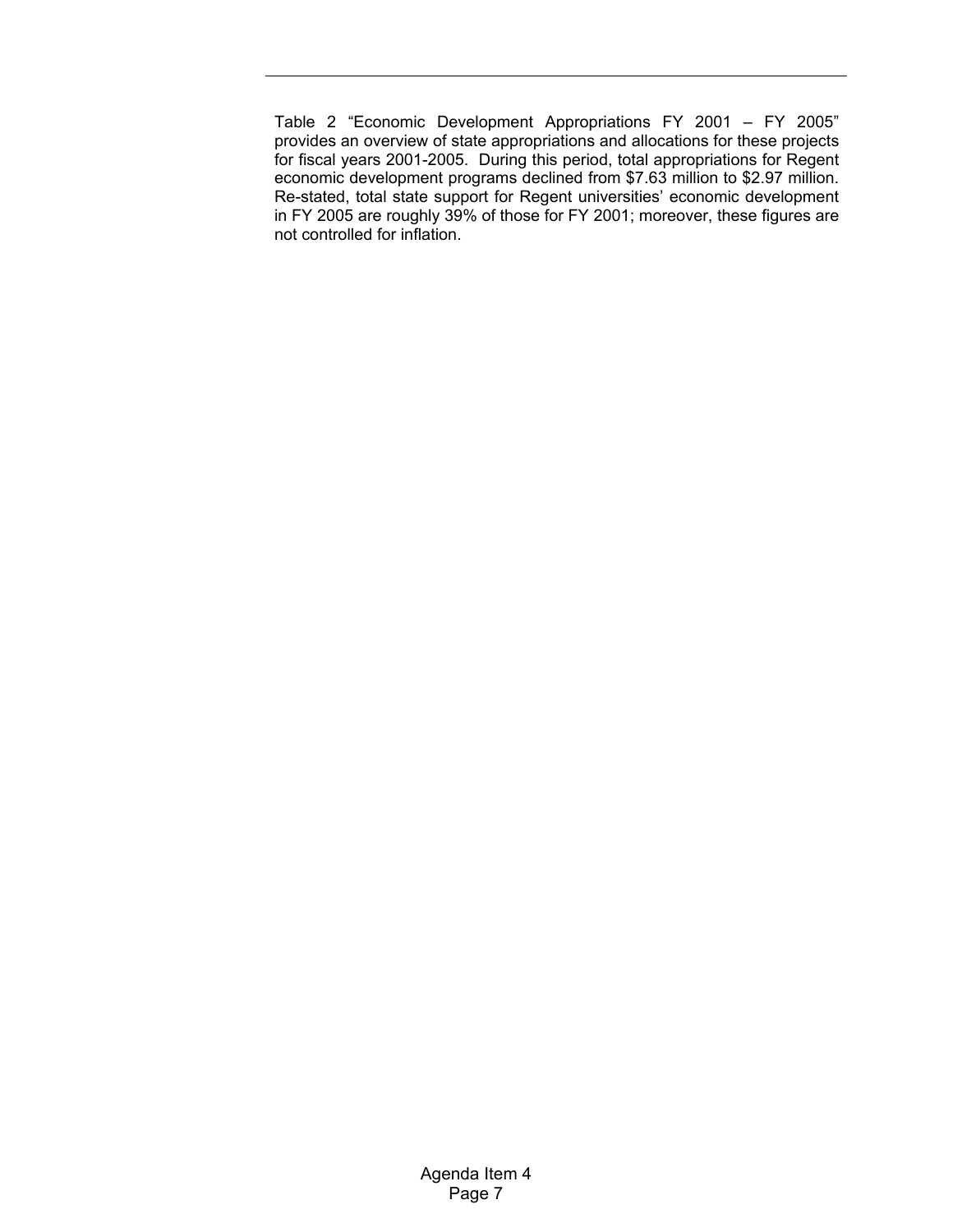|                                              | <b>FY 2001 Final</b>  | <b>FY 2002 Final</b>  | <b>FY 2003 Final</b>  | <b>FY 2004 Final</b>  | FY 2005               |
|----------------------------------------------|-----------------------|-----------------------|-----------------------|-----------------------|-----------------------|
|                                              | <b>Appropriations</b> | <b>Appropriations</b> | <b>Appropriations</b> | <b>Appropriations</b> | <b>Appropriations</b> |
|                                              |                       |                       |                       |                       |                       |
| University of Iowa                           |                       |                       |                       |                       |                       |
| Center for Advanced Drug Development         | 275,811               | 250,774               | 113,172               | 110,626               | 110,343               |
| Oakdale Research Park/Innovation Center      | 341,021               | 310,590               | 140,166               | 137,012               | 136,662               |
| <b>Total Economic Development</b>            | 616,832               | 561,364               | 253,338               | 247,638               | 247,005               |
| <b>Iowa State University</b>                 |                       |                       |                       |                       |                       |
| Institute for Physical Research & Technology | 4,474,108             | 4,057,557             | 1,790,657             | 1,669,627             | 1,665,325             |
| <b>Small Business Development Centers</b>    | 1,220,417             | 1,096,416             | 474,097               | 551,375               | 550,000               |
| Research Park/ISIS                           | 385,271               | 351,130               | 159,407               | 148,615               | 148,232               |
| <b>Total Economic Development</b>            | 6,079,796             | 5,505,103             | 2,424,161             | 2,369,617             | 2,363,557             |
| University of Northern Iowa                  |                       |                       |                       |                       |                       |
| <b>Metal Casting Center</b>                  | 176,861               | 162,996               | 70,406                | 68,822                | 68,646                |
| Institute for Decision Making                | 757,098               | 692,625               | 300,149               | 293,395               | 292,645               |
| <b>Total Economic Development</b>            | 933,959               | 855,621               | 370,555               | 362,217               | 361,291               |
| <b>TOTAL</b>                                 | 7,630,587             | 6,922,088             | 3,048,054             | 2,979,472             | 2,971,853             |

# Table 2: Economic Development Appropriations FY 2001 - FY 2005

Highlights represent allocations and not appropriated amounts.